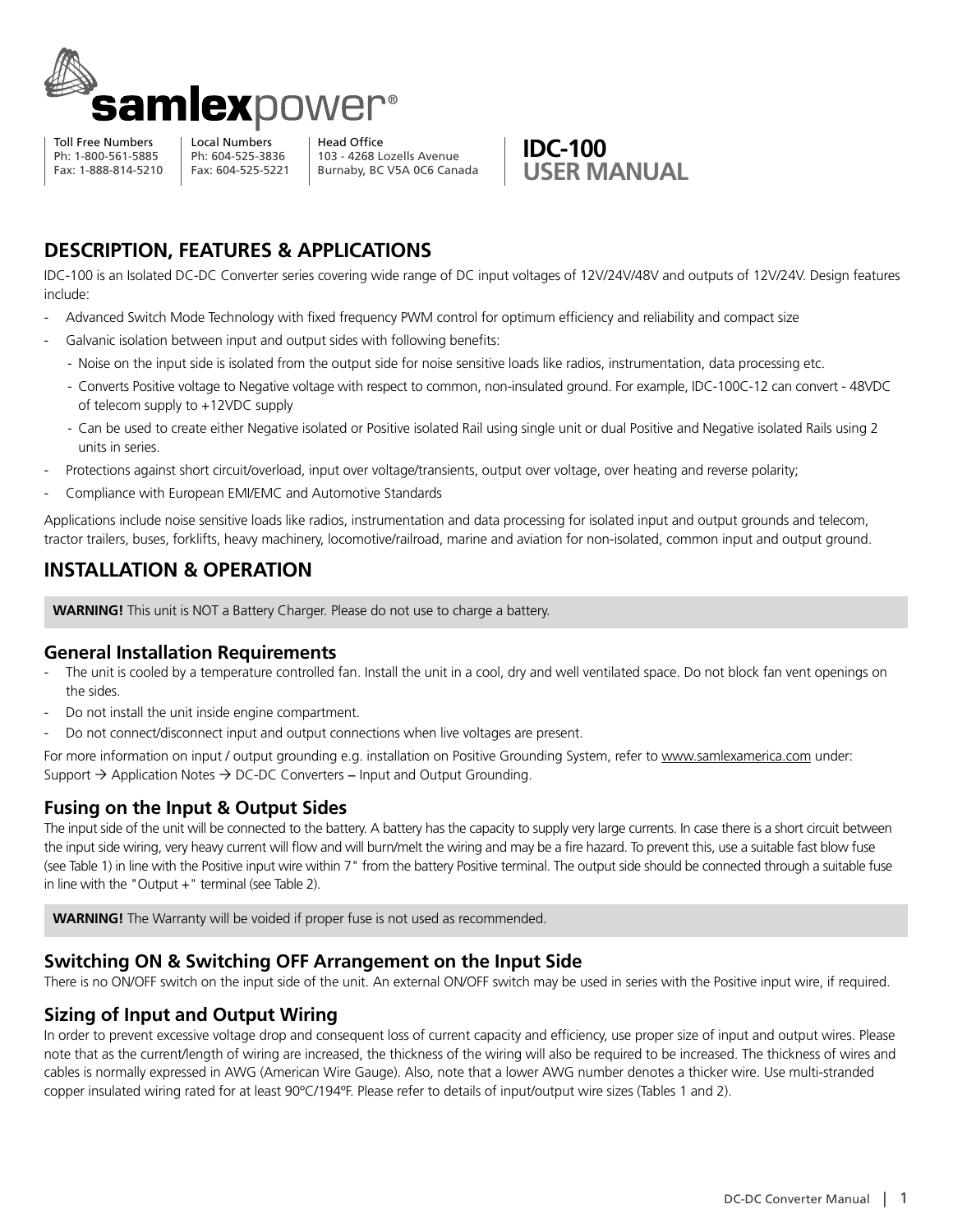# **IDC-100 | USER Manual**

## **Type of Input and Output Connections**

The unit has a terminal block with 4 male, quick connect flat blade type terminals (6.3 mm / ¼ in) for quick connection/disconnection (see Fig 2). Two blades are for input (Marked "Input +" and "Input -") and two are for output (Marked "Output -" and "Output +"). The wiring for connection to the terminals should be terminated with the corresponding female quick connect terminals meant for the above male 6.3 mm / 1/4 in flat blade type terminal.

# **Making Input & Output Connections & Operation**

CAUTION! Please ensure that the polarity of the input connection is not reversed. Connect the Positive of the battery to the Positive terminal and the Negative of the battery to the Negative. In case the input polarity is reversed, the unit will be damaged and **will not be covered under Warranty**.

- Input and output connections should not be made when live voltages are present.
- Switch OFF the load that is required to be powered from the converter.
- Connect the output wires to the load and then to the output side of the unit through the external fuse. OBSERVE CORRECT POLARITY.
- Switch OFF the external inline input side switch (if used) and also remove the external inline fuse in the Positive input wire.
- Connect the input side wires to the converter's input side first. OBSERVE CORRECT POLARITY.
- Connect the input wires to the battery.
- Insert the external inline input side fuse in the Positive input wire. NOTE: If an ON/OFF switch is not used in series with the Positive input wire or if a switch has been used and has not been switched off, a spark may be observed when inserting the fuse due to the initial inrush current to charge the input side capacitors inside the converter.
- Switch on the input power to the unit (if an external switch has been used). Output voltage will now be available on the output side of the unit.
- Switch ON the load.

### **Protections**

**Overload/Short Circuit:** Overloading beyond the maximum output current value (8A for IDC-100x-12 and 4A for IDC-100x-24) will produce voltage drop on the output side. The output will recover automatically once the overload condition is removed. Under short circuit conditions on the output side, the voltage will drop to a very low value, output current will rise beyond the rated value and external fuse will blow if short circuit condition persists for longer duration. There is automatic reset if the short circuit condition is removed before the fuse blows.

**Reverse Polarity / Over Voltage on the Output Side:** In case of (i) overvoltage on the outside (18V for 12V and 30V for 24V) or (ii) reverse polarity on the output side, internal Zener Diode across the output terminals will conduct and blow the external fuse on the output side.

**Over Voltage/Transients on the Input Side:** A Metal Oxide Varistor (MOV) across the input terminals provides protection against high voltage transients by blowing the input side fuse. NOTE: This protection is not available in IDC-100C / IDC-100D.

**Reversal Of Polarity on the Input Side Connection:** IDC-100A / IDC-100B: In case of reversal on input side polarity, internal diode connected across the input terminals will conduct and will blow the input side fuse. IDC-100C / IDC-100D: Internal diode in series with the Positive input line will block Negative input voltage.

**Cooling:** The unit is cooled by convection (there is no internal cooling fan). Ensure that the unit is located in an open area with availability of cool air changes for adequate cooling by convection.

**Over Temperature:** In case of higher ambient temperature or blockage of fan suction / exhaust openings, the temperature of the internal hot spot may rise beyond permissible limits. At >70°C, the output voltage will start dropping to reduce the output current. If the temperature still continues to rise, the output will be shut down at 80C. The unit will reset automatically when the unit cools down to 70°C.

**Output Current De-rating at Ambient Temperature > +30°C:** The unit is designed to provide the full rated output current up to ambient temperature of +30°C. The output current will be required to be reduced (de-rated) linearly from the full rated Amps at +30°C to 0 Amps at +70°C.

For example, IDC-100A-12 will provide full rated current of 8A till +30°C. The load current should be linearly reduced to 0A at +70°C (At +70°C, over temperature protection will be initiated and the output voltage will drop). This means that the output current capacity should be reduced linearly at the rate of 0.2A/°C for every 1°C rise higher than +30°C. At say +50°C, the maximum permissible output current should be reduced to 4A [8A – {(50C – 30C) x 0.2A /°C}].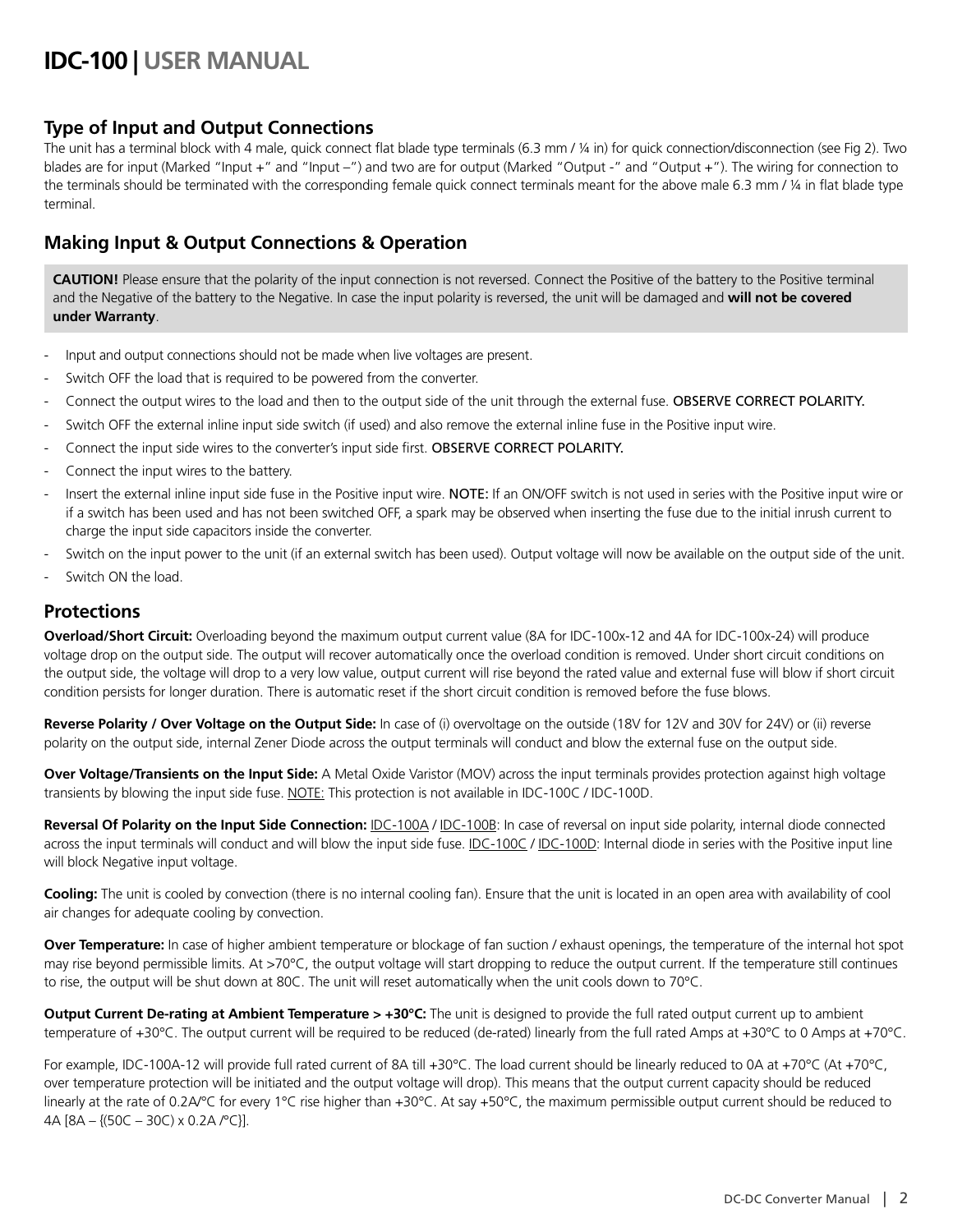# **IDC-100 | USER Manual**

# **SPECIFICATIONS**

| <b>MODEL</b><br>NO.                                                                                                                                                                                        | <b>INPUT VOLTAGE</b><br>RANGE (VDC)                                                                   | <b>MAX INPUT</b>                                 | <b>OUTPUT</b><br>CURRENT (A) VOLTAGE (VDC)                                                      | <b>OUTPUT</b><br><b>CURRENT (A)</b> |  |  |
|------------------------------------------------------------------------------------------------------------------------------------------------------------------------------------------------------------|-------------------------------------------------------------------------------------------------------|--------------------------------------------------|-------------------------------------------------------------------------------------------------|-------------------------------------|--|--|
| IDC-100A-12                                                                                                                                                                                                | $9 - 18$                                                                                              | < 15                                             | 12.5                                                                                            | 8                                   |  |  |
| IDC-100B-12                                                                                                                                                                                                | $20 - 35$                                                                                             | 275                                              | 12.5                                                                                            | 8                                   |  |  |
| IDC-100C-12                                                                                                                                                                                                | $30 - 60$                                                                                             | $\leq$                                           | 12.5                                                                                            | 8                                   |  |  |
| IDC-100D-12                                                                                                                                                                                                | $60 - 120$                                                                                            | 25                                               | 12.5                                                                                            | 8                                   |  |  |
| IDC-100A-24                                                                                                                                                                                                | $9 - 18$                                                                                              | < 15                                             | 24.5                                                                                            | 4                                   |  |  |
| IDC-100B-24                                                                                                                                                                                                | $20 - 35$                                                                                             | 27.5                                             | 24.5                                                                                            | 4                                   |  |  |
| IDC-100C-24                                                                                                                                                                                                | $30 - 60$                                                                                             | &5                                               | 24.5                                                                                            | 4                                   |  |  |
| IDC-100D-24                                                                                                                                                                                                | $60 - 120$                                                                                            | 2.5                                              | 24.5                                                                                            | 4                                   |  |  |
| <b>NO LOAD CURRENT DRAW</b>                                                                                                                                                                                |                                                                                                       | $< 25 \text{ mA}$                                |                                                                                                 |                                     |  |  |
| <b>INPUT TO OUTPUT ISOLATION</b>                                                                                                                                                                           |                                                                                                       |                                                  | Yes. $>$ 400V RMS                                                                               |                                     |  |  |
| <b>OUTPUT RIPPLE &amp; NOISE</b>                                                                                                                                                                           |                                                                                                       |                                                  | $< 50$ mV RMS                                                                                   |                                     |  |  |
| PEAK EFFICIENCY                                                                                                                                                                                            |                                                                                                       | 85%                                              |                                                                                                 |                                     |  |  |
| <b>COOLING</b>                                                                                                                                                                                             |                                                                                                       |                                                  | By temperature controlled fan                                                                   |                                     |  |  |
| <b>OPERATING TEMPERATURE</b><br><b>AND DE-RATING</b>                                                                                                                                                       |                                                                                                       |                                                  | $-20$ to $+30^{\circ}$ C / $-4^{\circ}$ F to 86°F<br>(De-rate linearly to zero at 70°C / 158°F) |                                     |  |  |
| HUMIDITY, NON-CONDENSING                                                                                                                                                                                   |                                                                                                       | Max 95%                                          |                                                                                                 |                                     |  |  |
| <b>PROTECTIONS</b><br>Overload / short circuit on the output side;<br>Over voltage on the output side; Over voltage /<br>transients on the input side; Reverse polarity on<br>the input side; Over heating |                                                                                                       |                                                  |                                                                                                 |                                     |  |  |
|                                                                                                                                                                                                            | <b>SAFETY AND EMC STANDARDS</b><br><b>EMISSIONS</b><br><b>IMMUNITY</b><br><b>AUTOMOTIVE DIRECTIVE</b> | EN55014-1<br>EN55014-2                           | UN Regulation ECE R10-4                                                                         |                                     |  |  |
|                                                                                                                                                                                                            | <b>INPUT / OUTPUT CONNECTIONS</b>                                                                     | Quick Connect; Male, 6.3 mm /<br>1/4" flat blade |                                                                                                 |                                     |  |  |
| DIMENSIONS (W x D x H)                                                                                                                                                                                     |                                                                                                       |                                                  | 88.0 x 150.4 x 50 mm / 3.5 x 5.9 x 1.9 in                                                       |                                     |  |  |
|                                                                                                                                                                                                            | <b>WEIGHT</b>                                                                                         | 0.5 Kg / 1.2 lb                                  |                                                                                                 |                                     |  |  |

NOTE: Specifications are subject to change without notice

#### **TABLE 1.**

| EXTERNAL INPUT SIDE FUSE & WIRING |  |  |  |
|-----------------------------------|--|--|--|
|                                   |  |  |  |

| <b>MODEL</b><br><b>NAME</b> | <b>FUSE SPECS</b> | WIRE SIZE (Up to 6 Ft From Battery)<br>(SEE NOTE 1 BELOW) |
|-----------------------------|-------------------|-----------------------------------------------------------|
| IDC-100A-12, 24             | 32 VDC, 15A       | AWG#12                                                    |
| IDC-100B-12, 24, 48         | 58 VDC, 7.5A      | AWG#18                                                    |
| IDC-100C-12, 24, 48         | 80 VDC, 5A        | AWG#22                                                    |
| IDC-100D-12, 24             | 125 VDC, 2.5A     | <b>AWG#28</b>                                             |

#### **TABLE 2.**  External Output Side Fuse & Wiring

| <b>MODEL</b><br><b>NAME</b> | <b>FUSE SPECS</b> | WIRE SIZE (Up to 6 Ft From Battery)<br>(SEE NOTE 1 BELOW) |
|-----------------------------|-------------------|-----------------------------------------------------------|
| IDC-100A-12                 | 32V, 10A          | AWG#14                                                    |
| IDC-100B-12                 | 32V, 10A          | AWG#14                                                    |
| IDC-100C-12                 | 32V, 10A          | AWG#14                                                    |
| IDC-100D-12                 | 32V, 10A          | AWG#14                                                    |
| IDC-100A-24                 | 32V, 4A           | AWG#20                                                    |
| IDC-100B-24                 | 32V, 4A           | AWG#20                                                    |
| IDC-100C-24                 | 32V, 4A           | AWG#20                                                    |
| IDC-100D-24                 | 32V, 4A           | AWG#20                                                    |
|                             |                   |                                                           |

#### **NOTES FOR TABLE 1 and 2:**

- a) Wire sizes shown are based on 90°C / 194°F wire temperature rating and 2% voltage drop over distance of up to 6' from battery or load for current = Amp rating of the fuse.
- b) For distances  $> 6'$ , use thicker wires to limit voltage drop to <2% for current = Amp rating of the fuse.

#### **TERMINATION OF CONNECTING WIRES:**

c) Use 6.3mm / 1/4" "Quick Connect", Female mating terminal on the connecting wiring. This type of terminal is available for maximum wire size of AWG #10.

## **DIMENSIONS & LAYOUT**



*Fig 1. Dimensions (Bottom View)*





*Fig 2(b). Layout (Back View)*

#### **LEGEND [For Figs. 2(a) and 2(b)]**

- 1. Input + Terminal
- 2. Input Terminal
- 3. Output Terminal
- 4. Output + Terminal
- 5. Chassis Ground
- 
- Quick Connect Male Terminals
- • 6.3 mm / 0.25" flat blade
- 
- 
- 
- 
- 
- 
- 6. Ventilation slots

When using wires thicker than AWG #10, you may terminate the wire as follows:

- Use 6.3mm / 1/4" "Quick Connect" Female matting connector (AWG #10 size)<br>• Use around 2" piece of AWG #10 wire and crimp the connector to one
- end Solder / splice the other end of AWG #10 wire to wire the thicker wire

Use of short length of 2" of smaller AWG #10 wire will not increase voltage drop appreciably.